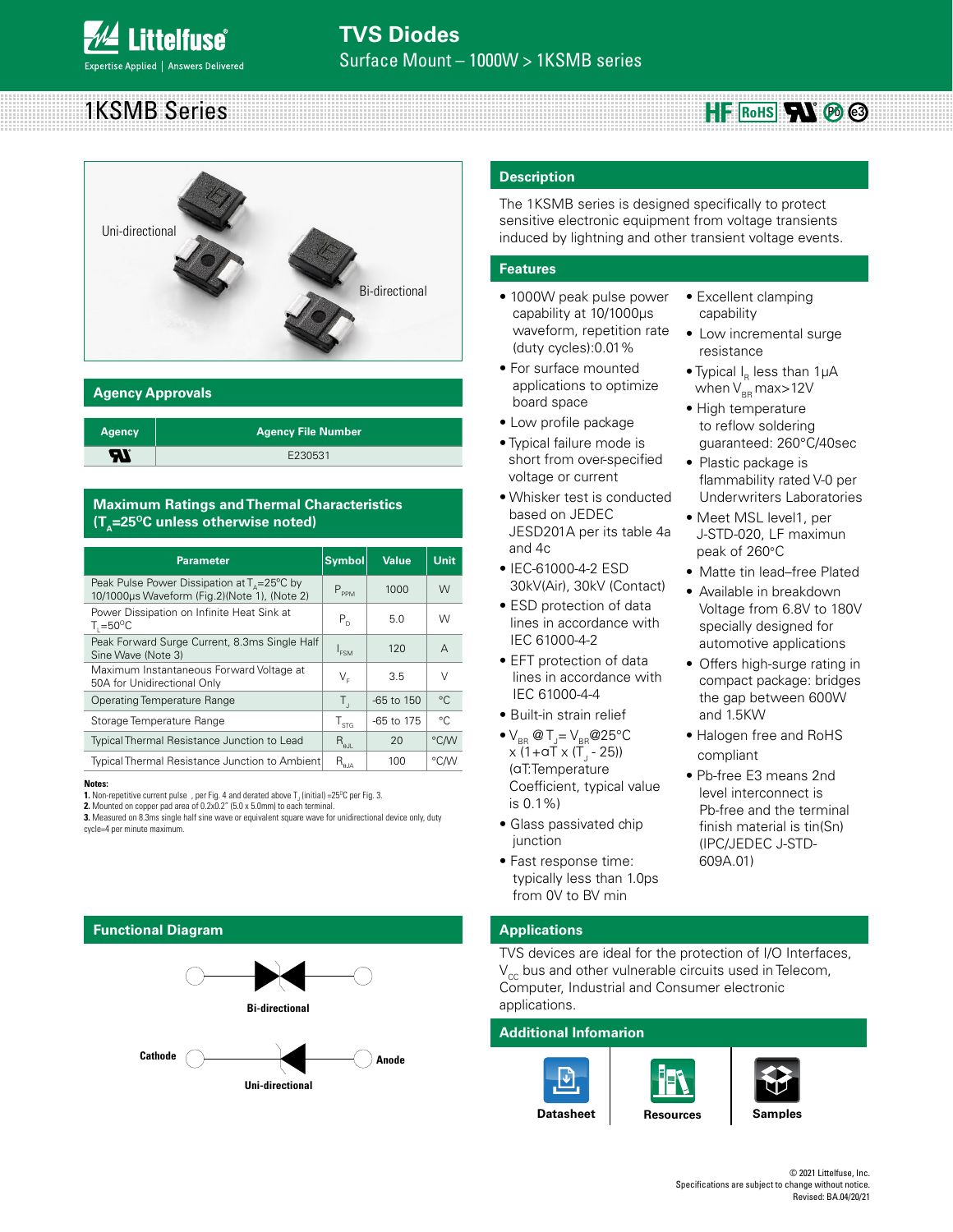

## **TVS Diodes**

Surface Mount – 1000W > 1KSMB series

|                                | Electrical Characteristics (T <sub>a</sub> =25°C unless otherwise noted) |                   |                   |                                                                         |        |                                                                    |                                     |                                                                                                                        |                                                                          |                                                                        |                                               |
|--------------------------------|--------------------------------------------------------------------------|-------------------|-------------------|-------------------------------------------------------------------------|--------|--------------------------------------------------------------------|-------------------------------------|------------------------------------------------------------------------------------------------------------------------|--------------------------------------------------------------------------|------------------------------------------------------------------------|-----------------------------------------------|
|                                |                                                                          |                   |                   |                                                                         |        |                                                                    |                                     |                                                                                                                        |                                                                          |                                                                        |                                               |
| Part<br><b>Number</b><br>(Uni) | Part<br><b>Number</b><br>(Bi)                                            |                   | <b>Marking</b>    | <b>Reverse</b><br><b>Stand off</b><br>Voltage V <sub>p</sub><br>(Volts) |        | <b>Breakdown</b><br>Voltage V <sub>BR</sub><br>(Volts) $@I_{\tau}$ | <b>Test</b><br><b>Current</b><br>ι. | <b>Maximum</b><br><b>Clamping</b><br>Voltage V <sub>c</sub><br>$\overline{\omega}$ $\overline{\mathsf{I}_{\text{pp}}}$ | <b>Maximum</b><br><b>Peak</b><br><b>Pulse</b><br>Current I <sub>pp</sub> | <b>Maximum</b><br><b>Reverse</b><br>Leakage I <sub>n</sub><br>$@V_{R}$ | <b>Agency</b><br><b>Approval</b><br><b>AT</b> |
|                                |                                                                          | Uni               | Bi                |                                                                         | Min.   | Max.                                                               | (mA)                                | (V)                                                                                                                    | (A)                                                                      | $(\mu A)$                                                              |                                               |
| 1KSMB6.8A                      | 1KSMB6.8CA                                                               | A <sub>10</sub> A | <b>N10A</b>       | 5.80                                                                    | 6.45   | 7.14                                                               | 10                                  | 10.5                                                                                                                   | 95.2                                                                     | 900                                                                    | $\mathsf X$                                   |
| 1KSMB7.5A                      | 1KSMB7.5CA                                                               | A10B              | <b>N10B</b>       | 6.40                                                                    | 7.13   | 7.88                                                               | 10                                  | 11.3                                                                                                                   | 88.5                                                                     | 400                                                                    | $\boldsymbol{\times}$                         |
| 1KSMB8.2A                      | 1KSMB8.2CA                                                               | A10C              | <b>N10C</b>       | 7.02                                                                    | 7.79   | 8.61                                                               | 10                                  | 12.1                                                                                                                   | 82.6                                                                     | 180                                                                    | $\boldsymbol{\mathsf{X}}$                     |
| 1KSMB9.1A                      | 1KSMB9.1CA                                                               | A <sub>10</sub> D | N <sub>10</sub> D | 7.78                                                                    | 8.65   | 9.55                                                               | $\mathbf{1}$                        | 13.4                                                                                                                   | 74.6                                                                     | 45                                                                     | $\mathsf X$                                   |
| 1KSMB10A                       | 1KSMB10CA                                                                | A10E              | N <sub>10</sub> E | 8.55                                                                    | 9.50   | 10.50                                                              | $\overline{1}$                      | 14.5                                                                                                                   | 69.0                                                                     | 8                                                                      | $\times$                                      |
| 1KSMB11A                       | 1KSMB11CA                                                                | A10F              | N <sub>10</sub> F | 9.40                                                                    | 10.50  | 11.60                                                              |                                     | 15.6                                                                                                                   | 64.1                                                                     | $\overline{4}$                                                         | $\boldsymbol{\mathsf{X}}$                     |
| 1KSMB12A                       | 1KSMB12CA                                                                | A10G              | <b>N10G</b>       | 10.20                                                                   | 11.40  | 12.60                                                              | $\mathbf{1}$                        | 16.7                                                                                                                   | 59.9                                                                     | $\mathbf{1}$                                                           | $\mathsf X$                                   |
| 1KSMB13A                       | 1KSMB13CA                                                                | A10H              | N <sub>10</sub> H | 11.10                                                                   | 12.40  | 13.70                                                              | $\mathbf{1}$                        | 18.2                                                                                                                   | 54.9                                                                     | $\mathbf{1}$                                                           | $\times$                                      |
| 1KSMB15A                       | 1KSMB15CA                                                                | A10I              | <b>N101</b>       | 12.80                                                                   | 14.30  | 15.80                                                              | $\overline{1}$                      | 21.2                                                                                                                   | 47.2                                                                     | $\mathbf{1}$                                                           | $\boldsymbol{\times}$                         |
| 1KSMB16A                       | 1KSMB16CA                                                                | A10J              | <b>N10J</b>       | 13.60                                                                   | 15.20  | 16.80                                                              | $\mathbf{1}$                        | 22.5                                                                                                                   | 44.4                                                                     | $\mathbf{1}$                                                           | $\boldsymbol{\times}$                         |
| 1KSMB18A                       | 1KSMB18CA                                                                | A10K              | <b>N10K</b>       | 15.30                                                                   | 17.10  | 18.90                                                              | $\mathbf{1}$                        | 25.5                                                                                                                   | 39.2                                                                     | $\mathbf{1}$                                                           | $\times$                                      |
| 1KSMB20A                       | 1KSMB20CA                                                                | A <sub>10</sub> L | N <sub>10</sub> L | 17.10                                                                   | 19.00  | 21.00                                                              | 1                                   | 27.7                                                                                                                   | 36.1                                                                     | $\mathbf{1}$                                                           | $\boldsymbol{\mathsf{X}}$                     |
| 1KSMB22A                       | 1KSMB22CA                                                                | A10M              | <b>N10M</b>       | 18.80                                                                   | 20.90  | 23.10                                                              | $\mathbf{1}$                        | 30.6                                                                                                                   | 32.7                                                                     | $\mathbf{1}$                                                           | $\times$                                      |
| 1KSMB24A                       | 1KSMB24CA                                                                | A <sub>10</sub> N | <b>N10N</b>       | 20.50                                                                   | 22.80  | 25.20                                                              | 1                                   | 33.2                                                                                                                   | 30.1                                                                     | $\mathbf{1}$                                                           | $\boldsymbol{\times}$                         |
| 1KSMB27A                       | 1KSMB27CA                                                                | A100              | <b>N10O</b>       | 23.10                                                                   | 25.70  | 28.40                                                              | $\overline{1}$                      | 37.5                                                                                                                   | 26.7                                                                     | $\mathbf{1}$                                                           | $\boldsymbol{\mathsf{X}}$                     |
| 1KSMB30A                       | 1KSMB30CA                                                                | A10P              | <b>N10P</b>       | 25.60                                                                   | 28.50  | 31.50                                                              | $\mathbf{1}$                        | 41.4                                                                                                                   | 24.2                                                                     | $\mathbf{1}$                                                           | $\boldsymbol{\mathsf{X}}$                     |
| 1KSMB33A                       | 1KSMB33CA                                                                | A10Q              | N10Q              | 28.20                                                                   | 31.40  | 34.70                                                              |                                     | 45.7                                                                                                                   | 21.9                                                                     | $\mathbf{1}$                                                           | $\times$                                      |
| 1KSMB36A                       | 1KSMB36CA                                                                | A <sub>10</sub> R | <b>N10R</b>       | 30.80                                                                   | 34.20  | 37.80                                                              | 1                                   | 49.9                                                                                                                   | 20.0                                                                     | $\mathbf{1}$                                                           | $\times$                                      |
| 1KSMB39A                       | 1KSMB39CA                                                                | A10S              | <b>N10S</b>       | 33.30                                                                   | 37.10  | 41.00                                                              | $\mathbf{1}$                        | 53.9                                                                                                                   | 18.6                                                                     | $\mathbf{1}$                                                           | $\times$                                      |
| 1KSMB43A                       | 1KSMB43CA                                                                | A <sub>10</sub> T | <b>N10T</b>       | 36.80                                                                   | 40.90  | 45.20                                                              | 1                                   | 59.3                                                                                                                   | 16.9                                                                     | $\mathbf{1}$                                                           | $\boldsymbol{\times}$                         |
| 1KSMB47A                       | 1KSMB47CA                                                                | A10U              | <b>N10U</b>       | 40.20                                                                   | 44.70  | 49.40                                                              | $\mathbf{1}$                        | 64.8                                                                                                                   | 15.4                                                                     | $\mathbf{1}$                                                           | $\boldsymbol{\mathsf{X}}$                     |
| 1KSMB51A                       | 1KSMB51CA                                                                | <b>A10V</b>       | <b>N10V</b>       | 43.60                                                                   | 48.50  | 53.60                                                              | $\mathbf{1}$                        | 70.1                                                                                                                   | 14.3                                                                     | $\mathbf{1}$                                                           | $\times$                                      |
| 1KSMB56A                       | 1KSMB56CA                                                                | A10W              | <b>N10W</b>       | 47.80                                                                   | 53.20  | 58.80                                                              |                                     | 77.0                                                                                                                   | 13.0                                                                     | $\overline{1}$                                                         | $\boldsymbol{\times}$                         |
| 1KSMB62A                       | 1KSMB62CA                                                                | A10X              | N10X              | 53.00                                                                   | 58.90  | 65.10                                                              | $\mathbf{1}$                        | 85.0                                                                                                                   | 11.8                                                                     | $\mathbf{1}$                                                           | $\mathsf X$                                   |
| 1KSMB68A                       | 1KSMB68CA                                                                | A10Y              | <b>N10Y</b>       | 58.10                                                                   | 64.60  | 71.40                                                              | $\overline{1}$                      | 92.0                                                                                                                   | 10.9                                                                     | $\mathbf{1}$                                                           | $\mathsf{x}$                                  |
| 1KSMB75A                       | 1KSMB75CA                                                                | A10Z              | N10Z              | 64.10                                                                   | 71.30  | 78.80                                                              |                                     | 103.0                                                                                                                  | 9.7                                                                      | $\mathbf{1}$                                                           | $\mathsf X$                                   |
| 1KSMB82A                       | 1KSMB82CA                                                                | <b>B10A</b>       | <b>O10A</b>       | 70.10                                                                   | 77.90  | 86.10                                                              | $\overline{1}$                      | 113.0                                                                                                                  | 8.8                                                                      | $\mathbf{1}$                                                           | $\mathsf X$                                   |
| 1KSMB91A                       | 1KSMB91CA                                                                | <b>B10B</b>       | O10B              | 77.80                                                                   | 86.50  | 95.50                                                              | $\mathbf{1}$                        | 125.0                                                                                                                  | 8.0                                                                      | $\mathbf{1}$                                                           | $\mathsf X$                                   |
| 1KSMB100A                      | 1KSMB100CA                                                               | <b>B10C</b>       | O10C              | 85.50                                                                   | 95.00  | 105.00                                                             | $\overline{1}$                      | 137.0                                                                                                                  | 7.3                                                                      | $\mathbf{1}$                                                           | $\mathsf X$                                   |
| 1KSMB110A                      | 1KSMB110CA                                                               | <b>B10D</b>       | O10D              | 94.00                                                                   | 105.00 | 116.00                                                             | $\mathbf{1}$                        | 152.0                                                                                                                  | 6.6                                                                      | 1                                                                      | $\boldsymbol{\mathsf{X}}$                     |
| 1KSMB120A                      | 1KSMB120CA                                                               | <b>B10E</b>       | O <sub>10</sub> E | 102.00                                                                  | 114.00 | 126.00                                                             | $\mathbf{1}$                        | 165.0                                                                                                                  | 6.1                                                                      | $\mathbf{1}$                                                           | $\mathsf X$                                   |
| 1KSMB130A                      | 1KSMB130CA                                                               | B <sub>10</sub> F | O <sub>10</sub> F | 111.00                                                                  | 124.00 | 137.00                                                             | $\mathbf{1}$                        | 179.0                                                                                                                  | 5.6                                                                      | 1                                                                      | $\boldsymbol{\mathsf{X}}$                     |
| 1KSMB150A                      | 1KSMB150CA                                                               | <b>B10G</b>       | O10G              | 128.00                                                                  | 143.00 | 158.00                                                             | $\mathbf{1}$                        | 207.0                                                                                                                  | 4.8                                                                      | $\mathbf{1}$                                                           | $\mathsf X$                                   |
| 1KSMB160A                      | 1KSMB160CA                                                               | B <sub>10</sub> H | <b>O10H</b>       | 136.00                                                                  | 152.00 | 168.00                                                             | $\mathbf{1}$                        | 219.0                                                                                                                  | 4.6                                                                      | 1                                                                      | $\boldsymbol{\mathsf{X}}$                     |
| 1KSMB170A                      | 1KSMB170CA                                                               | <b>B101</b>       | O10I              | 144.50                                                                  | 162.00 | 179.00                                                             | $\overline{1}$                      | 234.0                                                                                                                  | 4.3                                                                      | $\mathbf{1}$                                                           | $\boldsymbol{\times}$                         |
| 1KSMB180A                      | 1KSMB180CA                                                               | <b>B10J</b>       | O10J              | 153.00                                                                  | 171.00 | 189.00                                                             | $\mathbf{1}$                        | 246.0                                                                                                                  | 4.1                                                                      | $\mathbf{1}$                                                           | $\mathsf X$                                   |

For bidirectional type having V<sub>R</sub> of 10 volts and less, the I<sub>R</sub> limit is double.

For parts without A V<sub>BR</sub> is ± 10% and V<sub>c</sub> is 5% higher than with A parts, the parts without A are currently available, but not recommended for new designs. The parts with A are preferred.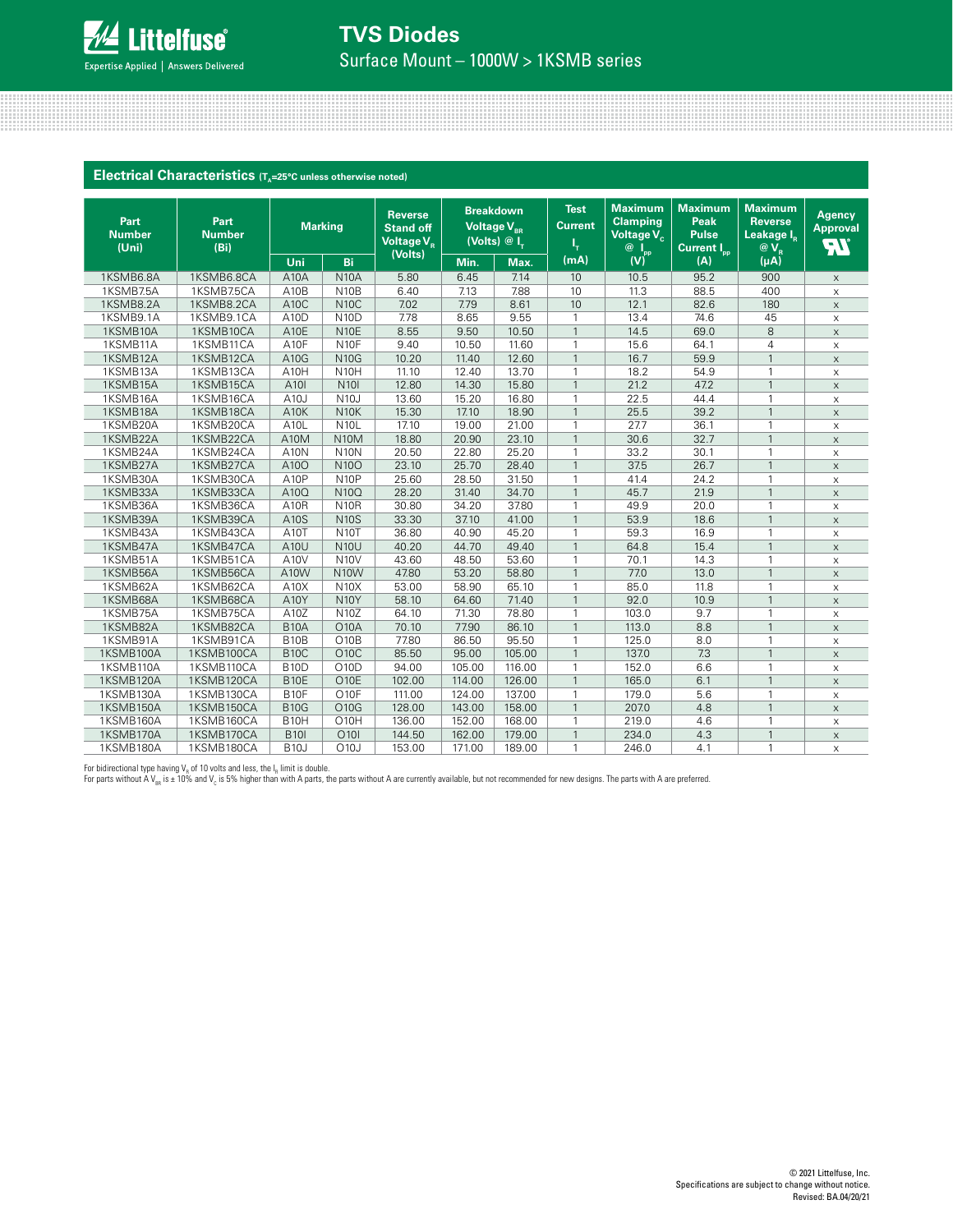

# **TVS Diodes**

Surface Mount – 1000W > 1KSMB series







- **P<sub>PPM</sub> Peak Pulse Power Dissipation** -- Max power dissipation<br>**V<sub>-</sub> Stand-off Voltage** -- Maximum voltage that can be appl **V<sub>R</sub> Stand-off Voltage** -- Maximum voltage that can be applied to the TVS without operation
- **V<sub>BR</sub> Breakdown Voltage** -- Maximum voltage that flows though the TVS at a specified test current (I<sub>T</sub>)
- $\bm{V_c}$  **Clamping Voltage** Peak voltage measured across the TVS at a specified Ippm (peak impulse current)
- **Reverse Leakage Current** -- Current measured at V<sub>R</sub>
- **I**<sub>R</sub><br>V<sub>E</sub> **Forward Voltage Drop for Uni-directional**

Ratings and Characteristic Curves (T<sub>A</sub>=25°C unless otherwise noted)





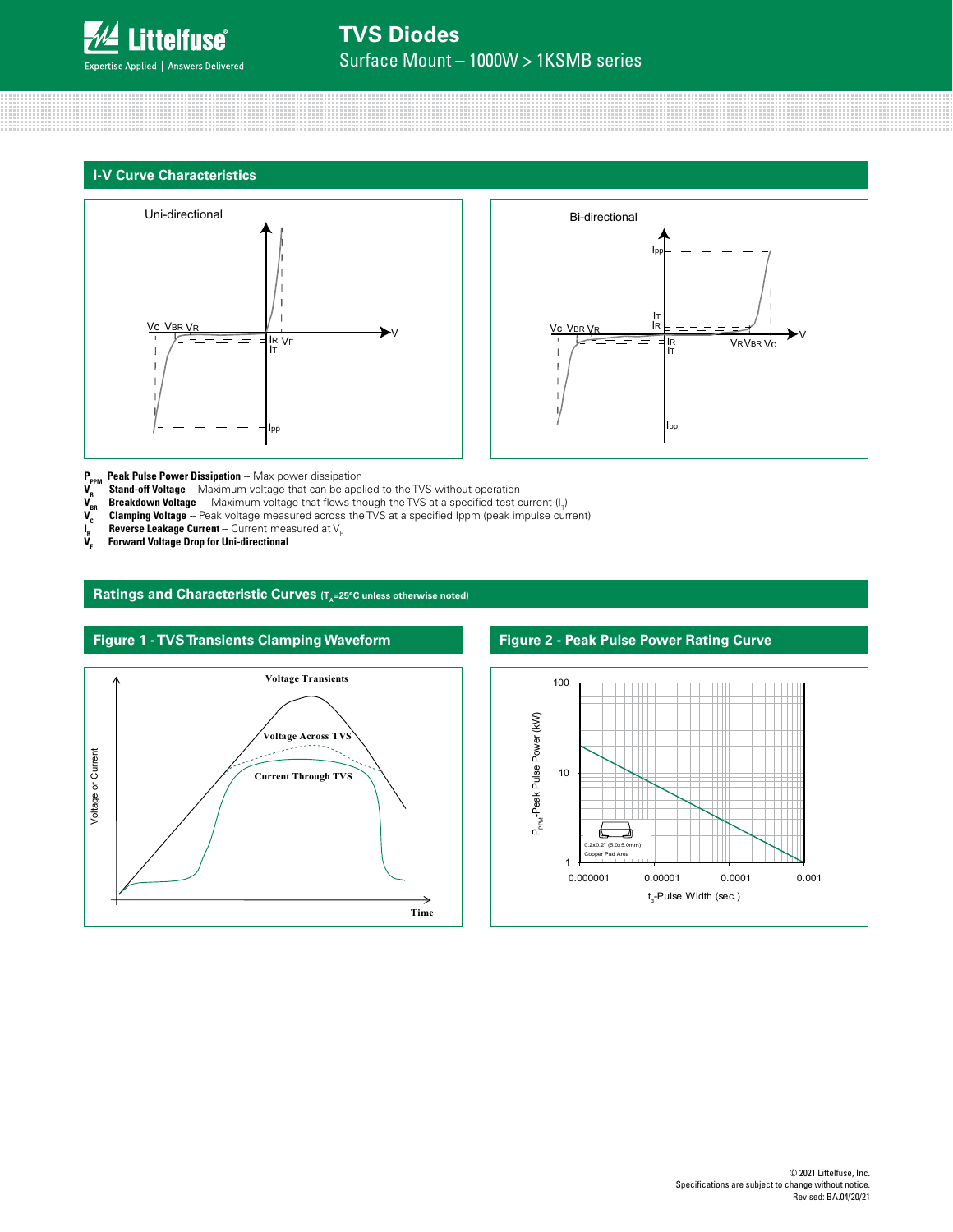

# **TVS Diodes**

Surface Mount – 1000W > 1KSMB series

Ratings and Characteristic Curves (T<sub>A</sub>=25°C unless otherwise noted) (Continued)



#### **Figure 5 - Typical Junction Capacitance**









#### **Figure 6 - Typical Transient Thermal Impedance**





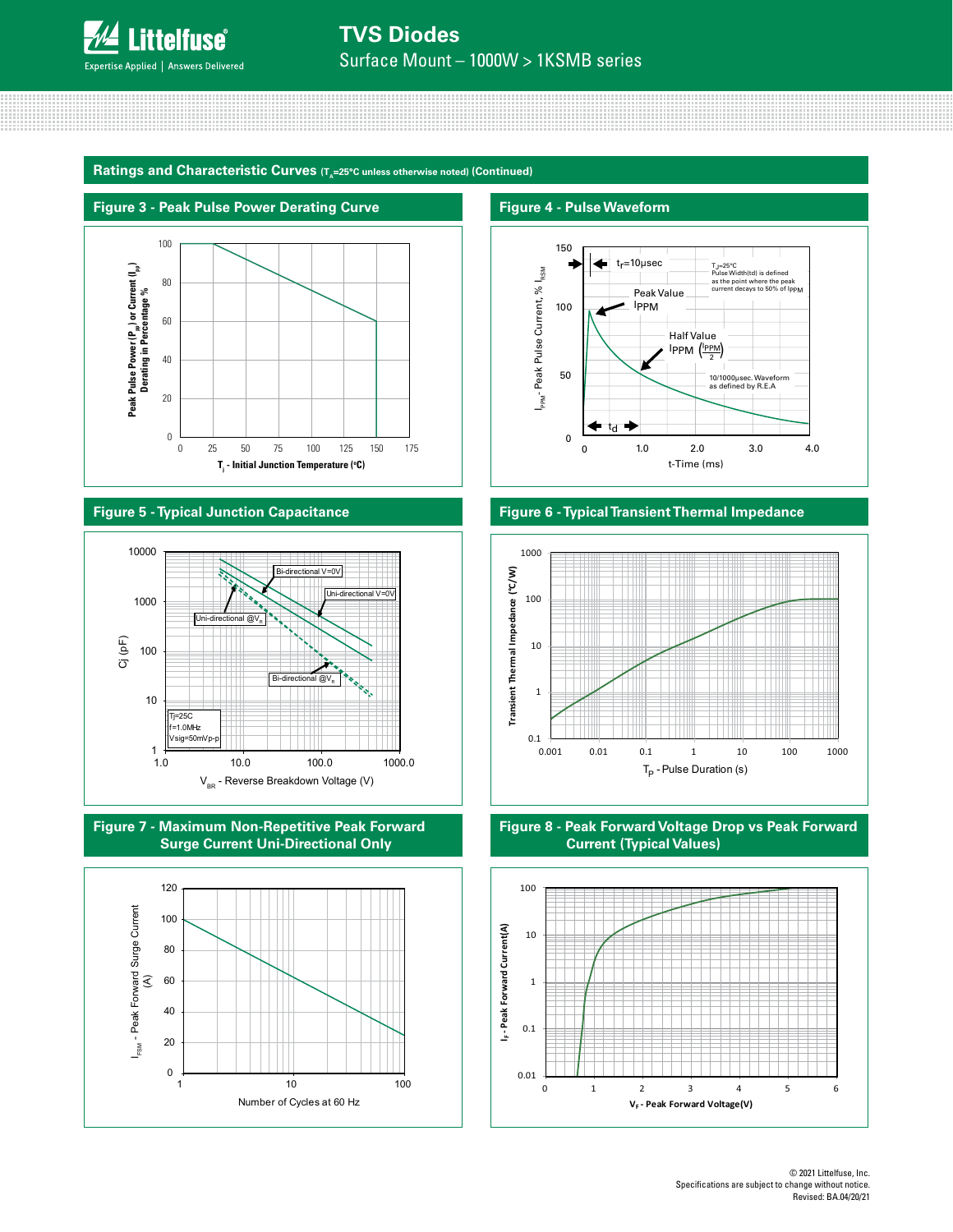

### **TVS Diodes** Surface Mount – 1000W > 1KSMB series

#### **Soldering Parameters**

| <b>Reflow Condition</b>                                    | Lead-free assembly                     |                    |
|------------------------------------------------------------|----------------------------------------|--------------------|
| <b>Pre Heat</b>                                            | - Temperature Min $(T_{\text{s/min}})$ | $150^{\circ}$ C    |
|                                                            | - Temperature Max $(T_{\text{simax}})$ | $200^{\circ}$ C    |
|                                                            | -Time (min to max) $(t_$ )             | $60 - 180$ secs    |
| Average ramp up rate (Liquidus Temp $(T_{\alpha})$ to peak | 3°C/second max                         |                    |
| $T_{S(max)}$ to $T_{A}$ - Ramp-up Rate                     | 3°C/second max                         |                    |
| <b>Reflow</b>                                              | - Temperature $(T_A)$ (Liquidus)       | $217^{\circ}$ C    |
|                                                            | - Time (min to max) $(t_*)$            | $60 - 150$ seconds |
| Peak Temperature (T <sub>n</sub> )                         | 260+0/-5 °C                            |                    |
| Time within 5°C of actual peak Temperature (t)             | $20 - 40$ seconds                      |                    |
| <b>Ramp-down Rate</b>                                      | 6°C/second max                         |                    |
| Time 25°C to peak Temperature (T <sub>a</sub> )            | 8 minutes Max.                         |                    |
| Do not exceed                                              | $260^{\circ}$ C                        |                    |



#### **Physical Specifications**

| Weight          | 0.003 ounce, 0.093 grams                                             |
|-----------------|----------------------------------------------------------------------|
| Case            | JEDEC DO214AA. Molded plastic body over glass<br>passivated junction |
| Polarity        | Color band denotes cathode except Bidirectional.                     |
| <b>Terminal</b> | Matte Tin-plated leads, Solderable per<br>JESD22-B102                |

#### **Environmental Specifications**

| <b>High Temp. Storage</b>  | JESD22-A103              |  |  |
|----------------------------|--------------------------|--|--|
| <b>HTRB</b>                | JESD22-A108              |  |  |
| <b>Temperature Cycling</b> | JESD22-A104              |  |  |
| <b>MSL</b>                 | JEDEC-J-STD-020, Level 1 |  |  |
| H3TRB                      | JESD22-A101              |  |  |
| <b>RSH</b>                 | JESD22-A111              |  |  |

#### **Dimensions**

# **DO-214AA (SMB J-Bend) Cathode Band (for Uni-directional products only)** 1 **C A B H D F**  $E$   $\left|$   $\left|$   $\right|$   $\left|$   $\right|$   $\left|$   $\right|$   $\left|$   $\right|$   $\left|$   $\right|$ **K**  $\lfloor L \rfloor$ **I**

**Dimensions Inches Millimeters Min Max Min Max A** 0.077 0.086 1.950 2.200 **B** 0.160 0.180 4.060 4.570 **C**  $\begin{array}{|c|c|c|c|c|c|} \hline \textbf{C} & \textbf{0.130} & \textbf{0.155} & \textbf{3.300} & \textbf{3.940} \end{array}$ **D** 0.084 0.096 2.130 2.440 **E** | 0.030 | 0.060 | 0.760 | 1.520 **F** - 0.008 - 0.203 **G**  $\begin{array}{|c|c|c|c|c|c|} \hline \textbf{G} & \textbf{0.205} & \textbf{0.220} & \textbf{5.210} & \textbf{5.590} \hline \end{array}$ **H** | 0.006 | 0.012 | 0.152 | 0.305 **I** 0.089 - 2.260 - **J** 0.085 - 2.160 -**K** - 0.107 - 2.740 **L** 0.085 - 2.160 -

(all dimensions in mm) **Solder Pads**